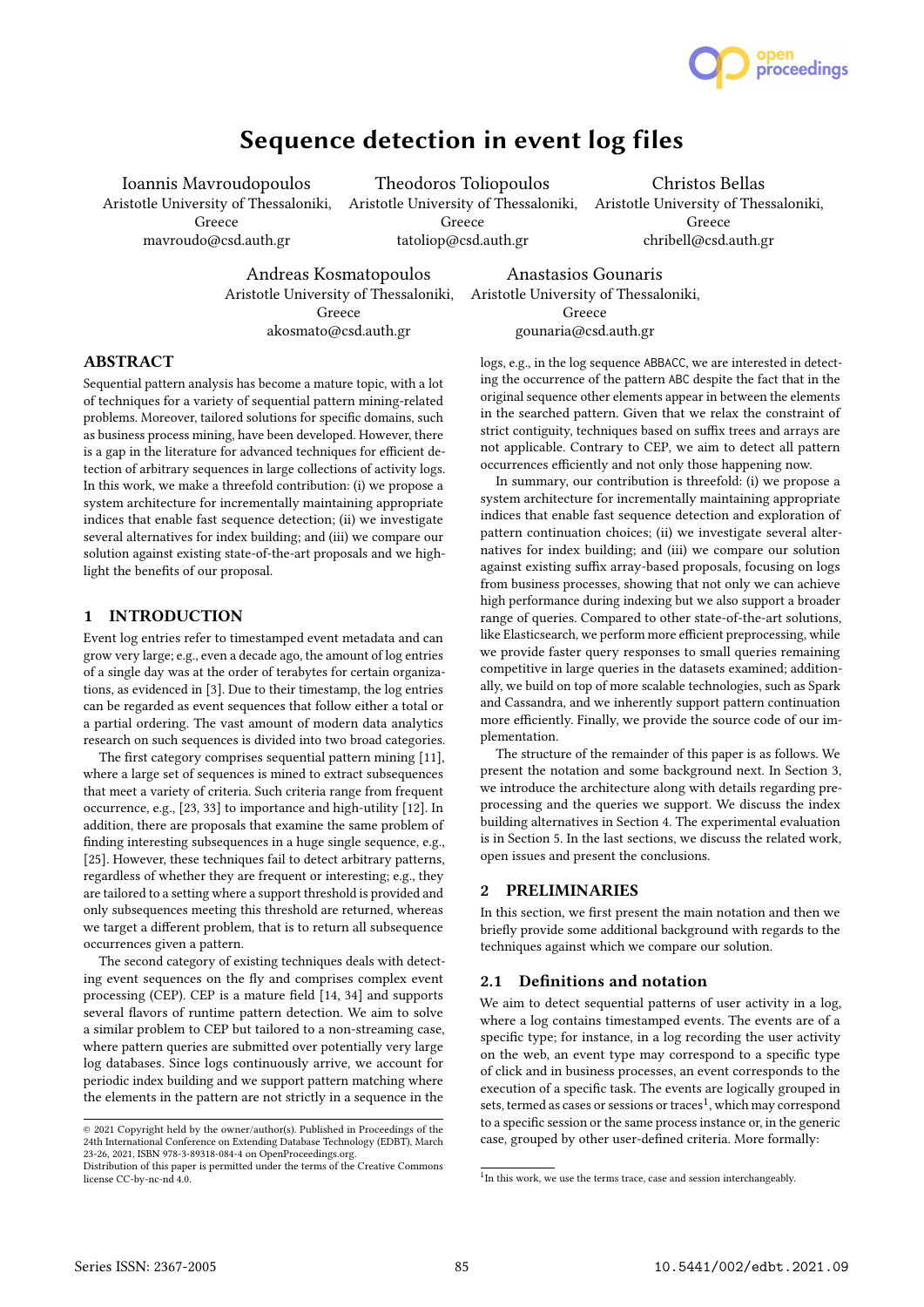|                      | Our Method                                                                               | <b>Exact rooted subtree matching</b> |
|----------------------|------------------------------------------------------------------------------------------|--------------------------------------|
| Supported policy     | SC, STNM                                                                                 | SC, Tree Matching                    |
| Database usage       | Yes                                                                                      | No.                                  |
| Preprocess rationale | Indexing of all possible pairs                                                           | Indexing of all the subtrees         |
|                      | Query processing rationale Combination/merging of results of pairs in the query sequence | Binary search in the subtrees space  |

Table 1: Differences between the technique in [19] and our method

| Symbol         | <b>Short description</b>                                    |
|----------------|-------------------------------------------------------------|
| L              | the log containing events                                   |
| $\overline{A}$ | the set of activities (or tasks), i.e., the event           |
|                | types                                                       |
| E              | the set of all events                                       |
| $\overline{C}$ | the set of cases, where each case corresponds               |
|                | to a single logical unit if execution, <i>i.e.</i> , a ses- |
|                | sion, a trace of a specific business process                |
|                | instance execution, and so on                               |
| ev             | an event (ev $\in$ E), which is an instance of an           |
|                | event type                                                  |
| t.s            | the timestamp of an event (also denoted as                  |
|                | ev.ts)                                                      |
|                | the size of $A$ , $ A $                                     |
| n              | the maximum size of a case                                  |
| m              | the size of C, $ C $                                        |

Table 2: Frequently used symbols and interpretation

Definition 2.1. (Event Log) Let  $A$  be a finite set of activities (tasks). A log *L* is defined as  $L = (E, C, \gamma, \delta, ts, \leq)$  where *E* is the finite set of events, C is the finite set of Cases,  $\gamma : E \to C$  is a surjective function assigning events to Cases,  $\delta : E \to A$  is a surjective function assigning events to activities, *ts* records the timestamp denoting the recording of task execution and  $\leq$  is a strict total ordering over events belonging to a specific case, normally based on execution timestamps.

The notion of timestamp requires some further explanation. In sessions like web user activity and similar ones, events are usually instantaneous. However, this is not the case in task executions in business processes. In the latter case, the timestamp refers to either the beginning of the activity or its completion, but in any case, logging needs to be consistent. The duration of activities can only be estimated implicitly and not accurately from the difference between the timestamps of an event and its successor, because there may be delays between the completion of an activity and the beginning of the execution of the next activity downstream. However, systematic analysis involving task duration can be conducted only if the exact task duration is captured, which requires extensions to the definition above. Such extensions is out of the scope of this work and are orthogonal to our contributions.

Table 2 summarizes the main notation;  $|A|$  is denoted as  $l$ , the maximum size of a case is denoted as  $n$ , and the size of the set of cases  $|C|$  is denoted as  $m$ .

Next, to provide the context of the queries we aim to support, we define the two main types of event sequence detection that we employ in this work:

Strict contiguity (SC), where all matching events must appear strictly in a sequence one after the other without any other non-matching events in-between. This definition

is widely employed in both exact subsequence matching and CEP systems and stream processing engines, such as Flink  $[6]$ <sup>2</sup>. For example, SC applies when we aim to detect pattern occurrences, where a search for a product on an e-shop website is immediately followed by adding this product to the cart without any other action in between. Skip-till-next-match (STNM) , where strict contiguity is

relaxed so that irrelevant events are skipped until we detect the next matching event of the sequential pattern [34]. STNM is required when, for example, we aim to detect pattern occurrences where after three searches for specific products there is no any purchase eventually in the same session.

Example: let us assume that we look for a pattern AAB, where A,B are activities. Let us also assume that a log contains the following sequence of events <AAABAACB>, where the timestamps are implicit by the order of each event. SC detects a pattern occurrence starting at the 2nd position, whereas STNM detects two occurrences; the first one contains the events at the 1st, 2nd and 4th position, while the second one contains the events at the 5th, 6th and 8th position. Note that other types of event sequence detection allow for additional and overlapping results, e.g., to detect a pattern in the 1st, 3rd and 8th position, as discussed at the end of this work [34].

### 2.2 Exact rooted subtree matching in sublinear time

Strict contiguity (SC) is directly relevant to subsequence matching and tree-based techniques have been used for a long time for finding sub sequences in large datasets. Suffix trees and suffix arrays are commonly used to this end. The method presented in [19] can find subtrees in sublinear time and it has been used to detect possible continuations of a given event sequence in business processes in [27].

In a nutshell, the technique in [19] solves the problem of finding the occurrences of a subtree with  $m$  modes in a tree  $T$  with *n* nodes in  $O(m + log n)$ , after pre-processing the tree. First, the string  $W$  corresponding to  $T$  is created; this is achieved through traversing the tree in a preorder manner and adding a 0 every time we recur to a previous level. This yields a  $W$  of length equal to  $2n$ . W is then used to create a suffix array A, in which the starting positions of the  $2n$  suffices are specified. After discarding those starting with 0, we end up with  $n$  suffices. The main property of A is that suffices are sorted by the nodes' order. The subtree to be searched in  $T$  is first mapped to a preorder search string, and then a binary search in  $A$  is performed.

In Table 1 we present the high-level differences between this method and our proposal. We rely on simple indexing employing a database backend, while, during query processing, the main

<sup>2</sup>https://ci.apache.org/projects/flink/flink-docs-stable/dev/libs/cep.html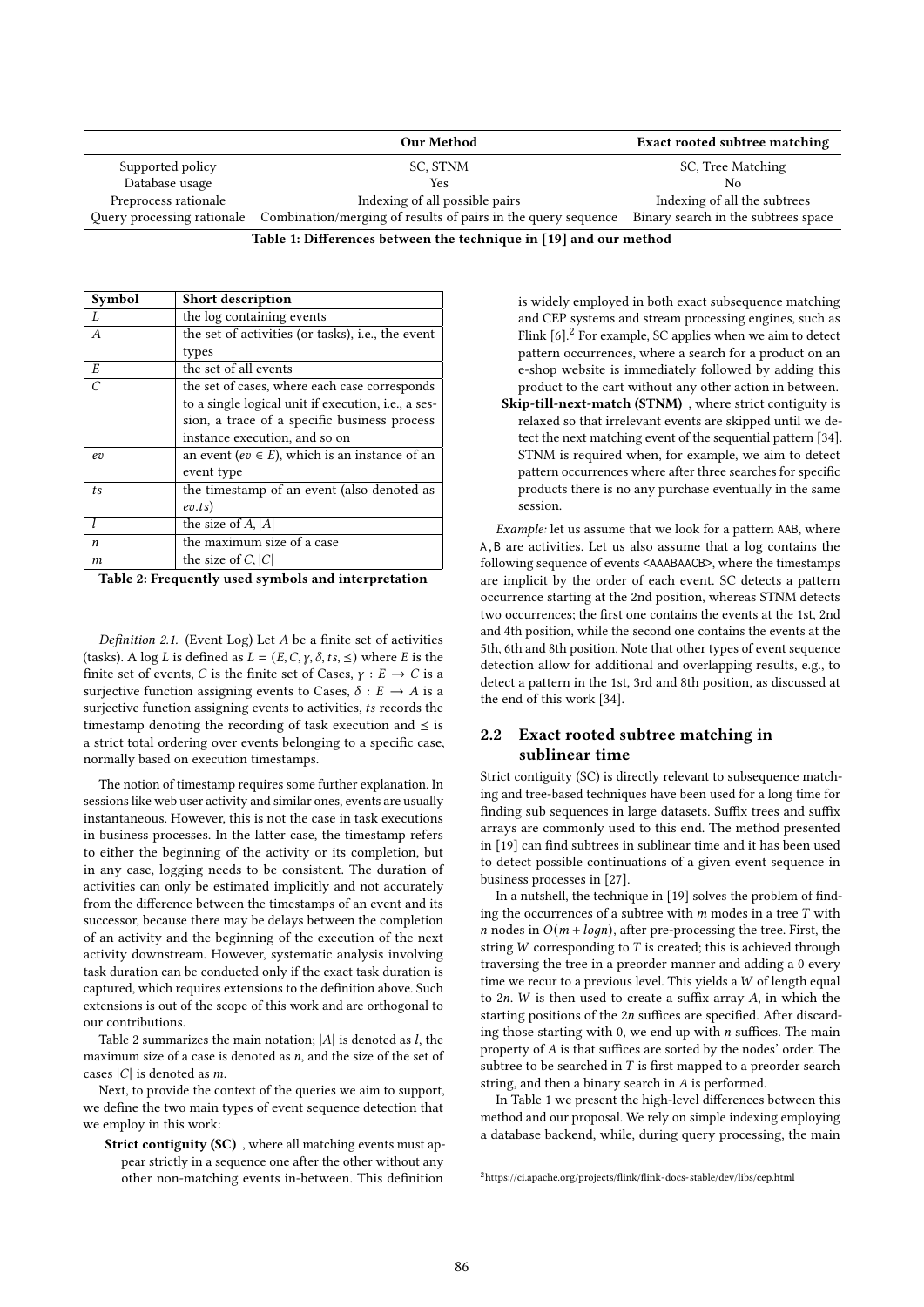

Figure 1: Architecture overview

operation is merging and post-processing of sorted lists, as explained in the next sections. More importantly, we support both STNM and SC pattern types.

### 3 SYSTEM ARCHITECTURE

There exist several CEP proposals along with fully-fledged prototypes and complete systems that allow users to query for Strict contiguity (SC) or Skip-till-next-match (STNM) patterns, but these are operating in a dynamic environment over a data stream. Therefore, we need to develop a system that can receive adhoc pattern queries over a large collection of logs and process them in an efficient manner. These queries will be defined later in this section and are broadly divided into three main categories (statistics, pattern detection and pattern expansion). We focus on offline pattern detection, but we account for the fact that the logs are constantly growing bigger and bigger. This entails that any practical approach needs to be incremental, i.e., to support the consideration of new logs periodically.

The overview of our proposed architecture is shown in Figure 1. There exists a database infrastructure containing old logs and, periodically, new logs are appended. There are two main components in the architecture. The pre-processing component constructs and/or updates an inverted index that is leveraged during query processing. This index is stored in a key-value database to attain scalability. In our implementation, we have chosen Cassandra<sup>3</sup>, because of its proven capability to deal with big data and offer scalability and availability without compromising performance. However, any key-value store can be used in replacement.

The second component is the query processor, which is responsible for receiving user queries, retrieving the relevant index entries and constructing the response.

These two components are described in more detail in the remainder of this section, while indexing is discussed in the next section.

### 3.1 The pre-processing component

The log database has a typical relational form, where each record corresponds to a specific event. More specifically, each row in the log database contains the trace identifier, the event type, the timestamp and any other application-specific metadata that play no role in our generic solution. The second input of the preprocessing component contains the more recent log entries that

| Pair   | <b>Strict Contiguity</b> | Skip till next match |
|--------|--------------------------|----------------------|
| (A, A) | (1,2)                    | (1,2),(4,6)          |
| (B, A) | (3,4),(4,5)              | $(3,4)$ , $(5,6)$    |
| (B, B) |                          | (3,5)                |
| (A, B) | (2,3),(4,5)              | (1,3),(4,5)          |

have not been indexed yet. For example, if the index is updated on a daily basis, the log file is expected to contain from a few thousand of events up to several millions.

Pattern indexing and querying is applied per trace. In other words, for each distinct trace, a large sequence of all its events is constructed sorted by the event timestamps. To this end, the recent logfile is combined with the log database. In addition, and since the trace may span many indexing periods, new log entries need to combined with already indexed events in the same trace in a principled manner to avoid duplicates. If new logged events belong to a trace already started, we extract stored information from the indexing database (the exact procedure will be described in detail shortly).

Based on these trace sequences, we build an inverted indexing of all event pairs. That is, we extract all event pairs from each trace, and for each pair we keep its trace along with the corresponding pair of timestamps. This information is adequate to answer pattern queries efficiently, where these queries may not only refer to pattern detection, but frequency counts and prediction of next events, as discussed in Section 3.2.1. The index contains entries of the following format: (A,B):{(trace12, 2,5),(trace12, 7,11), (trace15,1,6),. . . }. In this example, the pair of event types (A,B) has appeared twice in trace12 at timestamps (2,5) and (7,11), respectively, and once in trace15.

The pre-processing component is implemented as a Spark Scala program to attain scalability. Next, we delve into more details regarding pre-processing subparts.

3.1.1 Creation of event pairs. There are more than one ways to create pair of events in a trace, which depends on the different policy applied. We have already given two policies, namely SC and STNM, which impact on how pairs are created.

Let us assume that a specific trace contains the following sequence of pairs of event types and their timestamps: trace:  $\langle (A,1), (A,2), (B,3), (A,4), (B,5), (A,6)\rangle$ . Table 3 shows the pairs created per different policy. This example shows a simplified representation of the inverted indexing. SC detects only the pairs of events that are consecutive. There is no pair pair (B,B) because there is an event (A) between the two Bs in the trace. As expected, the SC policy creates less pairs per trace and is also easier to implement.

STNM skips events until it finds a matching event, but there are no overlapping pairs, the timestamps of which are intertwined. For example, regarding pair (A,B), we consider only the (1,3) pair of timestamps and not (2,3). The complexity of pair creation in STNM is higher and there are several alternatives that are presented in Section 4.

A final note is that our approach can work even in the absence of timestamps. In that case, the position of an event in the sequence can play the role of the timestamp.

<sup>3</sup>https://cassandra.apache.org/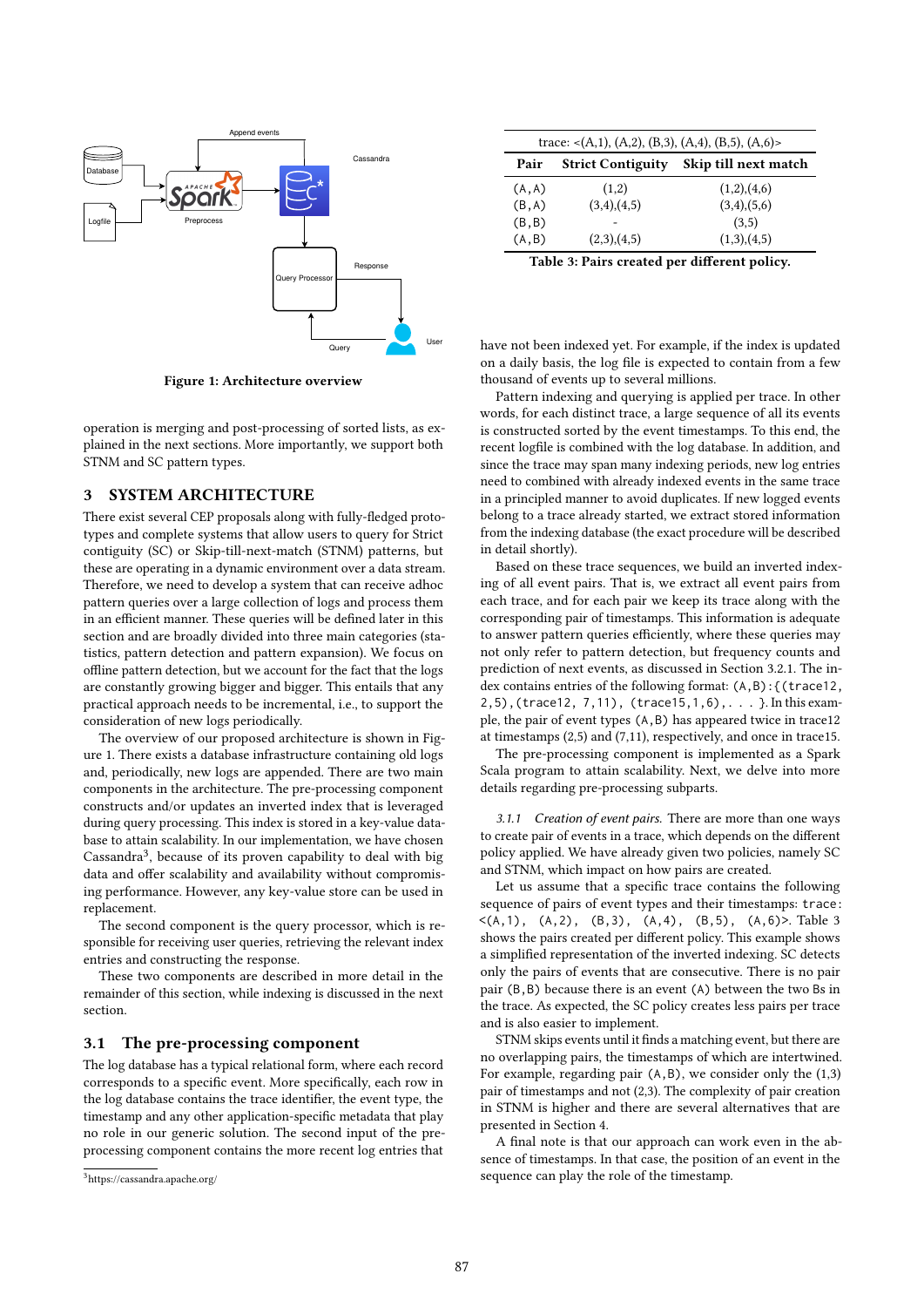Algorithm 1 Update index

1: Input : new\_events 2: traces  $\leftarrow$  transform new\_events to traces as in the **Seq** table 3: temp ← LastChecked table joined with traces 4: new pairs ← [ ] 5: for all trace in traces do 6: extract events 7: for all  $(ev_a, ev_b)$  do 8:  $lt \leftarrow \text{temp.get}(ev_a, ev_b).last\_completion$  for the same trace 9: if  $ev_a.ts > lt$  then 10: new\_pairs += create\_pairs( $ev_a, ev_b$ )  $11:$  end if 12: end for 13: end for 14: append new\_pairs to the Index table

3.1.2 Tables in the indexing database. The pre-processing phase creates and updates a set of tables, which can all be stored in a key-value store, such as Cassandra. The first one contains the trace sequence, so that there is no need to be reconstructed from scratch every time is needed, e.g., to append new events. The second one is the index presented earlier. The other tables are auxiliary ones, which are required during index creation and query answering.

- Seq with key: *trace<sub>id</sub>* and value: { $(ev_a, ts_a)$ ,  $(ev_b, ts_b)$ , ...}. This table contains all traces that are indexed. It is used to create and update the main index; new events belonging to the same trace are appended to the value list.
- Index with a complex key:  $(ev_a, ev_b)$  and value containing a list of triples:  $\{(trace_{id}, ts_a, ts_b), ...\}$ . This is the inverted index, which is the main structure used in query answering.
- Count with key a single event type:  $ev_a$  and value a list of triples:  $\{ (ev_b, sum\_duration, total\_completions),$  $(ev_c, sum\_duration, total\_completions), ...$ . For each event  $ev_a$ , we keep a list which contains the total duration of completions for a pair  $(ev_a, ev_x)$  and the total number of completions. This is used to find the most frequent pairs where an event appears first and also we can leverage the duration information in case further statistics are required.
- Reverse Count, which has exactly the same form of key and value with Count, but the statistics refer to pairs that have the event in the key as their second component
- LastChecked with complex key a pair  $(ev_a, ev_b)$  and value a list of pairs:  $\{(trace_{id}, last\_completion), ...\}$ . The length of the list is the number of traces in which the pair  $(ev_a, ev_b)$ appears. The last\_completion field keeps the last times- $\tan p$  of  $ev_b$  in a pair detection. This table is used to prevent creating and indexing pairs more than once.

3.1.3 Index update. In dynamic environments, new logs arrive continuously, but the index is not necessarily updated upon the arrival of each new log record. New log events are batched and the update procedure is called periodically, e.g., once every few hours. To avoid the generation of duplicates, the LastChecked table introduced above plays a crucial role. The index update rationale is illustrated in Algorithm 1.

In line 3 of the algorithm, we extract the LastChecked table and keep only its part that refers to the traces that their id appears in new events. In line 10, the create\_pairs procedure is

| <b>Algorithm 2 Pattern detection</b>                                                 |  |  |  |  |
|--------------------------------------------------------------------------------------|--|--|--|--|
| 1: <b>procedure</b> GETCOMPLETIONS(< $ev_1, ev_2, , ev_p$ >)                         |  |  |  |  |
| previous $\leftarrow$ Index.get(ev <sub>1</sub> , ev <sub>2</sub> )<br>2:            |  |  |  |  |
| for $i = 2$ to $p - 1$ do<br>3:                                                      |  |  |  |  |
| $idx$ completions $\leftarrow$ Index.get(ev <sub>i</sub> , ev <sub>i+1</sub> )<br>4: |  |  |  |  |
| for all $c$ in $idx\_completions$ grouped by trace do<br>5:                          |  |  |  |  |
| $new \leftarrow \Box$<br>6:                                                          |  |  |  |  |
| for all $pr$ in previous for the same trace do<br>7:                                 |  |  |  |  |
| if pr.last event.ts == c.first.ts then<br>8:                                         |  |  |  |  |
| append $c$ to $pr$ and add to new<br>9:                                              |  |  |  |  |
| end if<br>10:                                                                        |  |  |  |  |
| end for<br>11:                                                                       |  |  |  |  |
| $previous \leftarrow new$<br>12:                                                     |  |  |  |  |
| end for<br>13:                                                                       |  |  |  |  |
| end for<br>14:                                                                       |  |  |  |  |
| return previous<br>15:                                                               |  |  |  |  |
| 16: end procedure                                                                    |  |  |  |  |

not specifically described here but can be any of the algorithms presented in Section 4 depending also on the policy employed.

A subtle point is that the index may grow very large. To mitigate this, a separate index table can be used for different periods, e.g., for different months. In addition, the traces corresponding to completed sessions can be safely pruned from the Seq table, along with the corresponding value entries in LastChecked.

## 3.2 The query processor component

The architecture described can support a range of pattern queries that are presented in Section 3.2.1. In Section 3.2.2, we give different solutions for predicting subsequent events in a pattern while trading off accuracy for response time.

3.2.1 Different type of queries. The query input is a pattern (i.e., a sequence) of events  $\langle ev_1, ev_2, ev_3, \ldots, ev_p \rangle$  for all supported query types. The query types in ascending order of complexity are as follows:

- Statistics. This type of query returns statistics regarding each pair of consecutive events in the pattern. The statistics are those supported by the Count table, namely number of completions and average duration. Also, from the LastChecked table, the timestamp of the last completion can be retrieved. The pairwise statistics can provide useful insights about the behavior of the complete pattern with simple post-processing and without requiring access to any other information. For example, the minimum number of completions of a pair provides an upper bound of the completions of the whole pattern in the query. Also, the sum of the average durations gives an estimate of the average duration of the whole pattern. Finally, the number of completions could be more accurately bounded if all pairs in the pattern are considered instead of the consecutive ones only; clearly, there is a tradeoff between result accuracy and query running time in this case.
- Pattern Detection. This query aims to return all traces that contain the given pattern. Query processing starts by searching for all the traces that contain event pair ( $ev_1, ev_2$ ). At the next step, the technique keeps only the traces where the same instance of  $ev_2$  is followed by  $e_3$  to the pattern; to this end, it finds all the traces that contain ( $ev_2$ ,  $ev_3$ ) and keeps those for which  $ev_2$  has the same timestamp in both cases. Up to now, we have found the traces that contain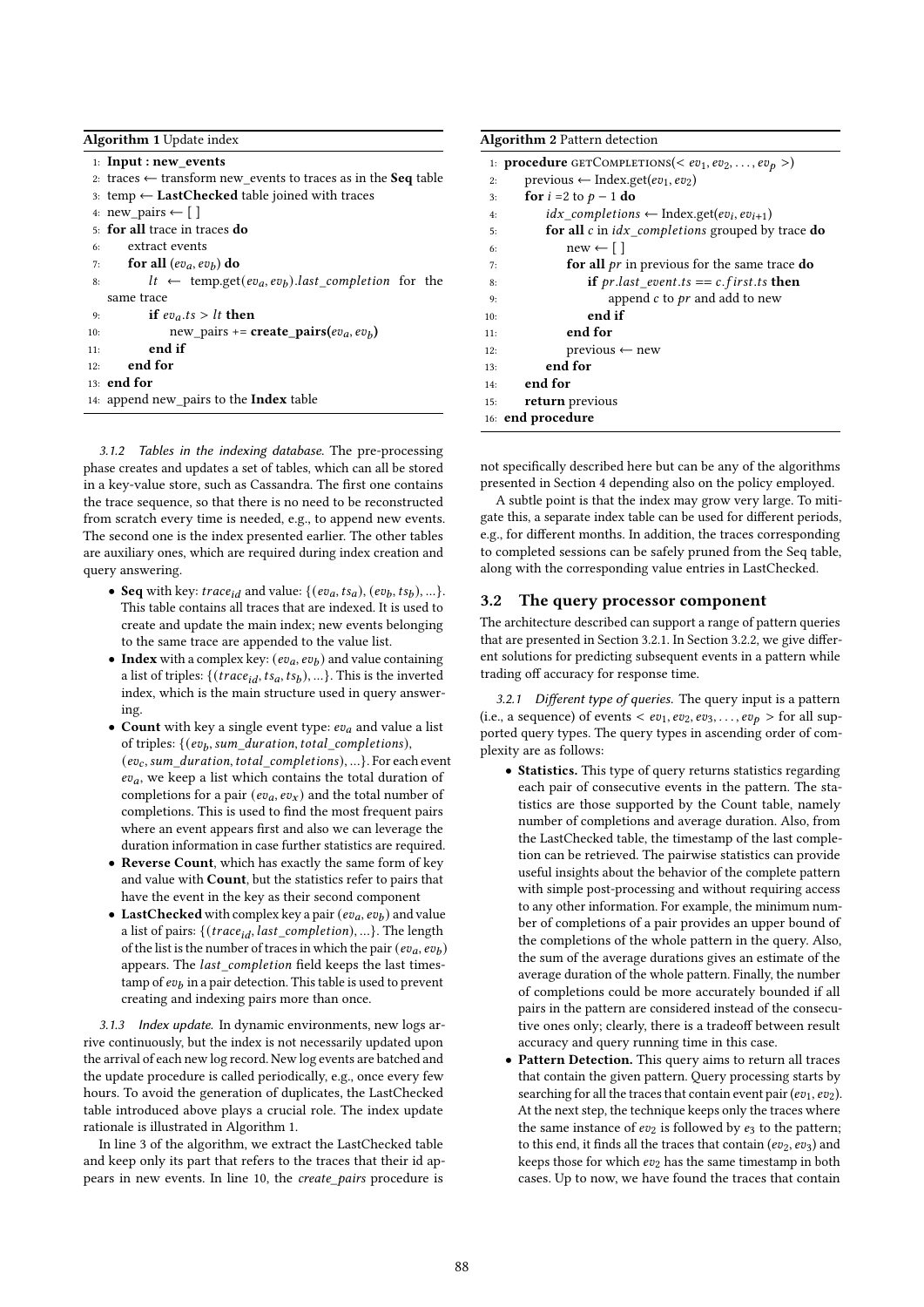#### Algorithm 3 Accurate exploration of events

- 1: **Input:** pattern  $e_1, ev_2, ..., ev_p$
- 2: candidate\_events  $\leftarrow$  from Count Table get all events that has  $ev_p$  as first event
- 3: propositions← [ ]
- 4: for all ev in candidate events do
- 5: tempPattern  $\leftarrow$  append ev to pattern
- 6: candidate\_pairs ← getCompletions(TempPattern)
- 7: proposition  $\leftarrow$  apply time constraints to candidate pairs (optional)
- 8: append proposition to propositions
- 9: end for
- 10: return propositions sorted according to Equation (1)

( $ev_1, ev_2, ev_3$ ). The execution continues in the same way up to  $ev_p$ , as shown in Algorithm 2. It is trivial to extend the results with further information, such as the starting and ending timestamp.

• Pattern Continuation.Another aspect for pattern querying is exploring which events are most likely to extend the pattern in the query. This has several applications, such as predicting an upcoming event given partial pattern in an incomplete trace, or computing the probability of an event to appear in a pattern, based on prior knowledge. In this query, the response contains the most likely events that can be appended to the pattern, based on a scoring function. Equation 1 gives a score for a proposed event. Total completions refer to the frequency of this event to follow the last event in the query pattern, while average duration favors events that appear closer to the pattern in the original traces.

$$
Score = \frac{total\_completions}{average\_duration}
$$
 (1)

3.2.2 Pattern Continuation Alternatives. Exploring events for pattern continuation can be computationally intensive, depending on the log size. Some times, we want accurate responses, while in other cases it is adequate to receive coarser insights so that we can trade accuracy for response time. We present three alternative ways of exploring events, namely one accurate, one fast heuristic and one hybrid that is in between the previous two.

- Accurate. In Algorithm 3, we present the outline of this method. In line 2 we use the Count table to find all event pairs that begin with the last event of the pattern and collect the second events of the pairs in the candidate events list. The procedure getCompletions is already provided in Algorithm 2. We also allow for constraints in the average time between the last event in the pattern and the appended event; these constraints are checked in line 7. The strong point of this approach is that all pattern continuations are accurately checked one-by-one; the drawback is that the response time increases rapidly with the size of log files and the number of different events.
- Fast. In Algorithm 4 we perform a heuristic search. We start by finding the upper bound of the total times the given pattern has been completed (lines 3-8). Then, for every possible event  $ev$ , we approximate the upper bound if this event is added at the end of the pattern, by keeping the minimum between the max\_completions and the

#### Algorithm 4 Fast exploration of events

- 1: Input: Pattern  $e_1, ev_2, ..., ev_p$
- 2: max completions ← ∞
- 3: for all  $(ev_i, ev_{i+1})$  in pattern do
- 4: count ← Count Table get  $ev_i, ev_{i+1}$
- 5: if count.total\_completions < max\_completions then
- 6: max\_completions ← count.total\_completions
- 7: end if
- 8: end for
- 9: propositions  $\leftarrow [$ ]
- 10: for all ev in Count.get( $ev_p$ ) do
- 11: completions←min(max\_completions,ev.total\_completions)
- 12: append (ev.event,completions,ev.average\_duration) to propositions
- 13: end for
- 14: return propositions sorted according to Equation (1)

Algorithm 5 Hybrid exploration of events

- 1: Input: Pattern  $e_1, ev_2, ..., ev_n$
- 2: Input: topK
- 3: fast\_propositions ← run Algorithm 4 for the input pattern
- 4: propositions ← run Algorithm 3 for topK of fast\_propositions
- 5: return propositions sorted according to Equation (1)

total completions of  $ev$  (line 11). The strong point of this approach is that it is fast, since it extracts precomputed statistics from the indexing database but the results rely only on approximations.

• Hybrid. Lastly, in Algorithm 5 we perform a trade off between accuracy and response time. This flavor receives topK as an input parameter. First, the fast alternative runs to provide an initial ranking of possible pattern continuations. Then, for the topK intermediate results, the accurate method runs. In this flavor, the trade-off is configurable. Setting topK to  $l$ , the technique degenerates to the accurate, while setting topK to 0 is equal to the fast only alternative.

# 4 ALTERNATIVES FOR INDEXING EVENT PAIRS

The indexing of event pairs largely depends on the pattern detection policy. For the Strict contiguity (SC) policy, the process is straightforward. For Skip-till-next-match (STNM), there are three flavors. Each trace is processed separately in parallel using Spark. Below, we show the processing per trace; therefore the overall complexity for the complete log needs to be increased by a factor of  $O(m)$ . The techniques presented in this section refer to the implementation of the create\_pairs procedure in Alg. 1.

### 4.1 Strict Contiguity

This method is straightforward: we parse each trace and we add the consecutive trace events in the index. The complexity is  $O(n)$ , where  $n$  is the size of a trace sequence in the log file.

#### 4.2 Skip-till-next-match

The three different ways to calculate the event pairs using the skip-till-next-match (STNM) strategy have different perspectives.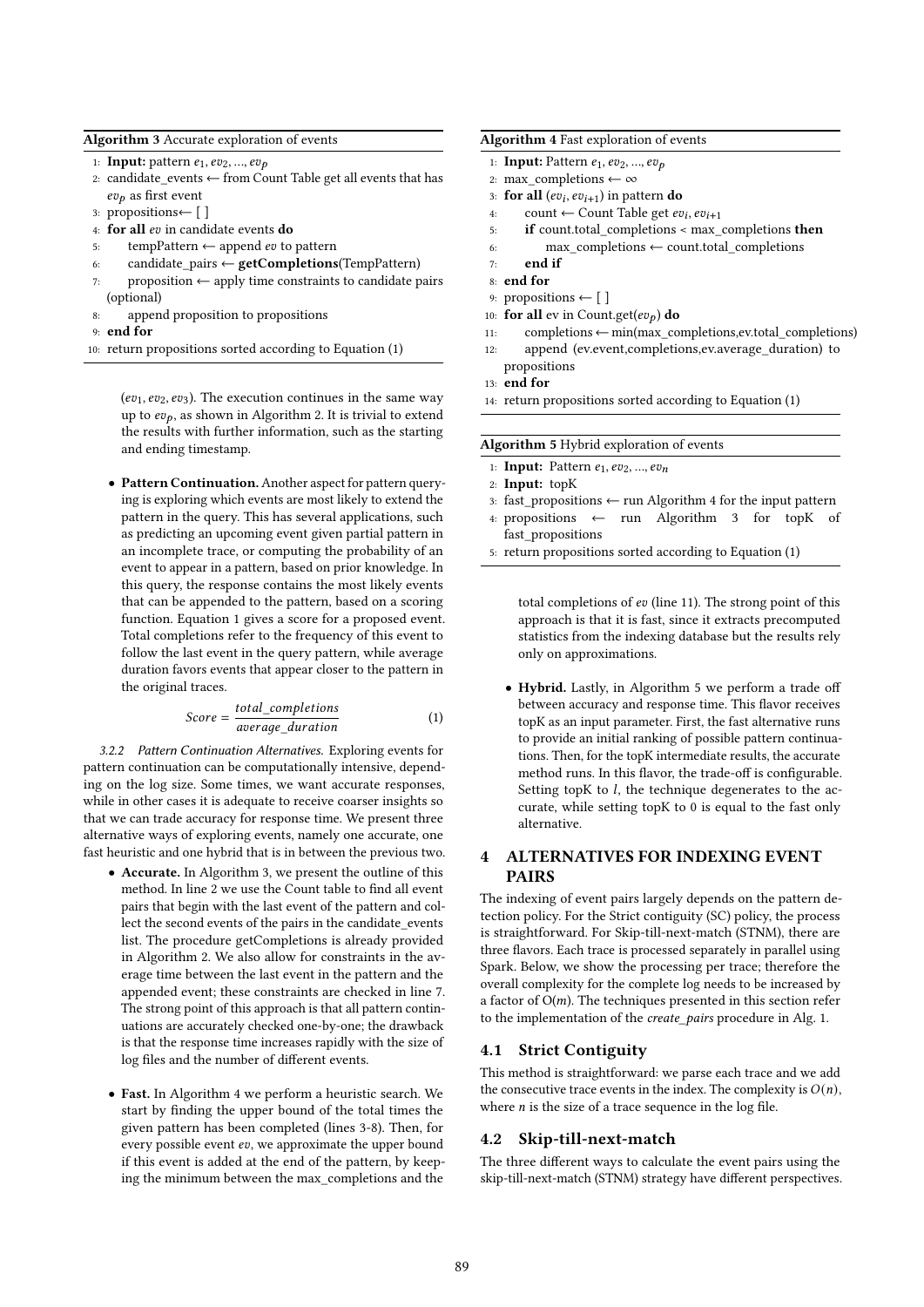| <b>Algorithm 6</b> Parsing method (per trace)                |
|--------------------------------------------------------------|
| $checkedList \leftarrow \lceil \rceil$                       |
| for $i$ in (0, trace.size-1) do                              |
| inter events $\leftarrow \lceil \cdot \rceil$                |
| <b>if</b> $ev_i$ type not in checked List <b>then</b>        |
| for <i>j</i> in ( <i>i</i> ,trace.size) do<br>5:             |
| if $ev_i$ type== $ev_i$ type then                            |
| update inv_index with $(ev_i, ev_j)$                         |
| for all inter e in inter events do                           |
| update inv index with $(ev_i, inter e)$                      |
| end for<br>10:                                               |
| reset inter_events                                           |
| <b>else if</b> $ev_i$ , type not in inter_events <b>then</b> |
| update inv_index with $ev_i$ , $ev_j$                        |
| append $ev_i$ to inter_events                                |
| end if<br>15:                                                |
| end for                                                      |
| append $ev_i$ to checked List                                |
| end if                                                       |
| end for                                                      |

The Parsing method computes pairs while parsing through the sequence. The Indexing method, first detects the positions of each distinct event and then calculates the pairs. Finally, the State method updates and saves a state for the sequence for each new event.

Each method can be used in different scenarios. As we will show in the experimental section, the Indexing method dominates in the settings investigated. But this is not necessarily always the case. For example, if we operate in a fully dynamic environment, where new events are appended continuously as a data stream, its easier to keep a state of the sequence than calculating all the pairs from the start. However, in our core scenario where new logs are processed periodically, all three ways apply. In addition, if a domain has a lot of distinct events, i.e.,  $l$  is very high and much higher than the cardinalities examined, the Indexing method becomes inefficient and thus is better to use the Parsing one.

Parsing method. The main structure is inv\_index, which is a trace-specific part of the Index table. For each trace, the entries of this table are augmented in parallel and since there is no ordering in the values, this is not a problem.

The main rationale is shown in Algorithm 6, which contains two main loops, in line 2 and in line 5, respectively. The idea is to create all the event pars (ev<sub>i</sub>, ev<sub>i</sub>), in which ev<sub>i</sub> is before ev<sub>i</sub>. The checkedList prevents the algorithm from dealing with events types that has already been tested. While looping through the trace sequence for an event  $ev_1$ , the algorithm appends all new events to inter\_events until it finds an event, ev2 that has the same type as  $ev_1$ . When this happens it will create all the pairs of  $ev_1$  with the events in the inter\_events list (line 8-10) and will empty it (line 11). After that point, the algorithm proceeds with creating pairs where the timestamp of the first event is now equal to  $ev_2$ 's timestamp. While updating the index, some extra checks are performed to prevent entering the same pairs twice.

Complexity Analysis. Even though there are two loops iterating the events, the if statement in line 4 can be true only up to  $l$  times (where  $l$  is the number of distinct elements) and so the complexity is  $O(nl^2)$ , with *n* being the length of the trace sequence. The space required is  $O(n+1^2)$ , for the inv\_index and the checkedList.

| <b>Algorithm 7</b> Indexing method (per trace)                    |
|-------------------------------------------------------------------|
| 1: indexer ← map(event_id): [timestmap1, timestamp2,]             |
| 2: for all $ev_a$ in indexer do                                   |
| for all $ev_a$ in indexer do<br>3:                                |
| $CreatePairs (indexer[ev_a.tsList], indexer[ev_b.tsList]))$<br>4: |
| end for<br>5:                                                     |
| $6:$ end for                                                      |
| <b>procedure</b> CREATEPAIRS(times_a,times_b)                     |
| i, j, prev $\leftarrow 0, 0, -1$                                  |
| pairs $\leftarrow \lceil \cdot \rceil$                            |
| <b>while</b> $i <$ times_a.size and $j <$ times_b.size <b>do</b>  |
| if times $a[i] <$ times $b[i]$ then<br>5:                         |
| <b>if</b> times $a[i] > prev$ then                                |
| append (times_a[i], times_b[j]) to pairs                          |
| prev ← times_b[j], i←1, j←1                                       |
| else                                                              |
| $i \leftarrow 1$<br>10:                                           |
| end if                                                            |
| else                                                              |
| $i \leftarrow 1$                                                  |
| end if                                                            |
| end while<br>15:                                                  |
| return pairs                                                      |
| end procedure                                                     |

#### Algorithm 8 State method (per trace)

|     | 1: index $\leftarrow$ HashMap( $(ev_i, ev_j): [ts_1, ts_2, ts_3]$ ) |
|-----|---------------------------------------------------------------------|
|     | 2: for all $ev$ in the trace do                                     |
|     | Add New(index,ev)<br>3:                                             |
|     | $4:$ end for                                                        |
|     | 5: return index                                                     |
|     | 6: <b>procedure</b> ADD New(index, new event)                       |
| 7:  | for all combinations where new_event is the 1st event               |
|     | in index <b>do</b>                                                  |
| 8:  | update state                                                        |
| 9:  | end for                                                             |
| 10: | for all combinations where new_event is the 2nd event               |
|     | in index <b>do</b>                                                  |
|     |                                                                     |

- 11: update state
- 12: end for
- 13: end procedure

Indexing method. The key idea is to read the whole sequence of events while keeping the timestamps in which every event type occurred (line 1). Then, for every possible combination of events we run the procedure, in which we create the pairs. The procedure is similar to a merging of two lists, while checking for time constrains. More specifically, in line 5, the order of the events is checked and then in line 6, we ensure that there are no overlapping event pairs.

Complexity Analysis. In line 1, we loop once the entire sequence to find the indexes of each distinct event  $(O(n))$ . Then, the next loops in lines 2-3 retrieve all the possible event pairs  $(O(l^2))$  and finally the procedure in line 4, will pass through their indices  $(O(n))$ . This gives a total complexity of  $O(n+1^2n)$ , which is simplified to  $O(n l^2)$ . The total space required is  $O(n+l^2)$ , for the partial and the pairs. I.e., the complexity is similar to the Parsing method.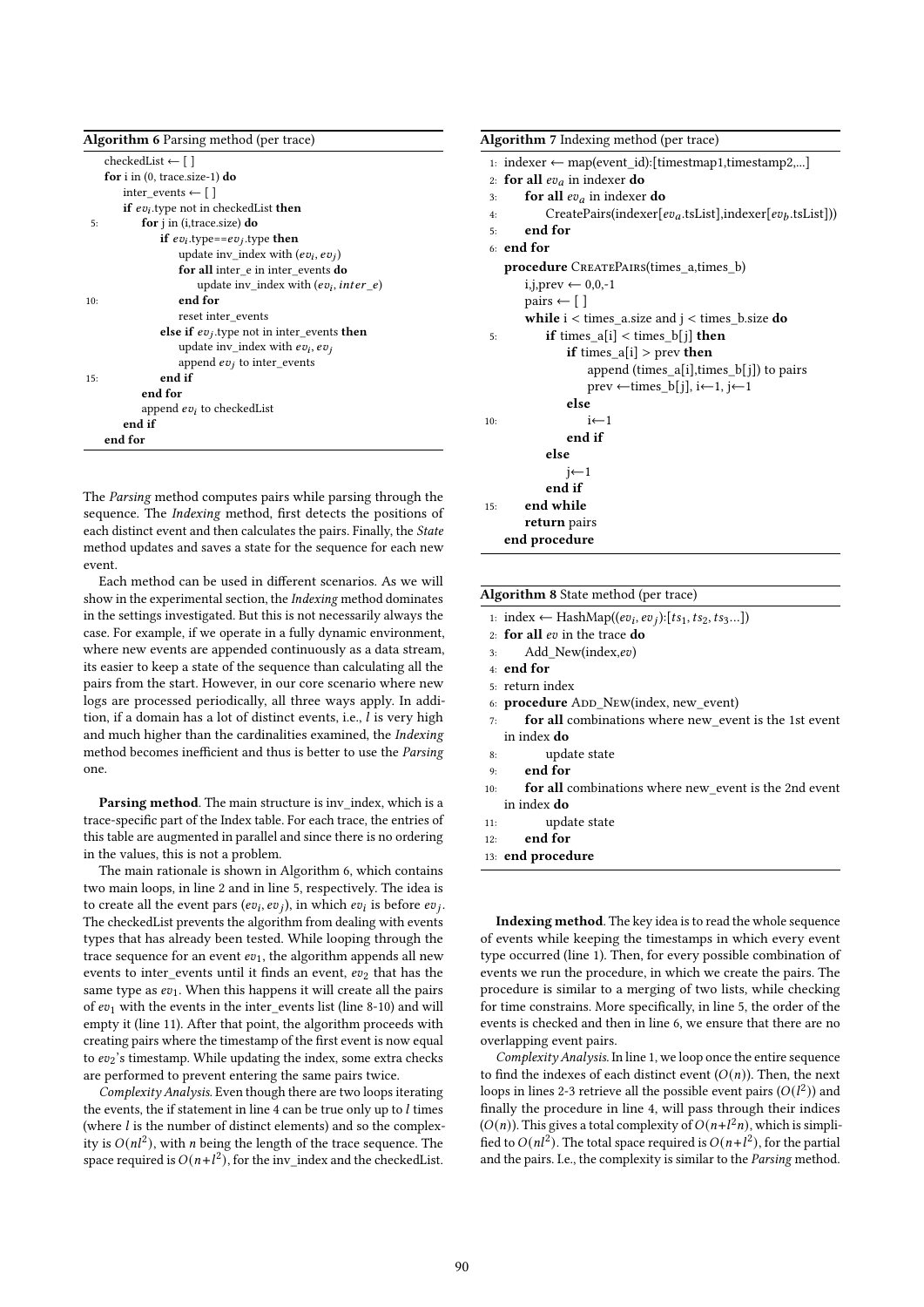State method. The algorithm is based on a Hash Map, which contains a list of timestamps for each pair of events. We first initialize the structure by adding all the possible event pairs that can be created (line 1) through parsing the sequence and detecting all distinct event types that appear. Then we loop again through the event sequence. While looping through the sequence we add new event  $\left(\overline{ev}_i\right)$  in the structure, by first updating all the the pairs that have  $ev_i$  as the first event and then as the second (procedure lines 7-12). During these updates, we ensure that no pair is overlapping. The update operation is as follows. For each  $(ev_i, ev_j)$ entry in the HashMap, if the list of the timestamps has even size, we append  $ev_i$ .ts; otherwise we do nothing. Similarly, for each  $(ev_i, ev_i)$  entry in the HashMap, if the list of the timestamps has odd size, we append  $ev_i.ts$ ; otherwise we do nothing. At the end, we trim all timestamp lists of odd size (not shown in the algorithm).

Complexity Analysis. The space complexity is  $O(l^2)$  due to the HashMap. In line 2, the loop is passing through all the events in the sequence and for every event executes the procedure Add\_new. This procedure has two loops passing through the set of distinct events (*l*), which gives us a total complexity of  $O(nl)$ multiplied by the complexity to access the HashMap, which is  $O(1)$  in the average case. Despite this lower complexity, in the evaluation section, we will provide evidence that the overheads due to the HashMap access are relatively high.

Implementation information. We have used Spark and Scala for developing the pre-processing component, which encapsulates the event pair indexing, and Java Spring for the query processor. The source code is publicly available on GitHub.<sup>4,5</sup>

# 5 EVALUATION

We used both real-world and synthetic datasets to evaluate the performance of the proposed methods. We start by presenting the datasets, followed by the evaluation of the different flavors of indexing event pairs. Then we compare the preprocess time with the proposal in [19] and Elasticsearch v7.9.1 and finally we show the response time for queries that executed in both methods. In query processing, we also compare against SASE [34].<sup>6</sup> All tests were conducted on a machine with 16GB of RAM and 3.2GHz CPU with 12 cores. Cassandra is deployed on a separate machine with 64GB of RAM and 2GHz CPU. Each experiment is repeated 5 times and the average time is presented.

### 5.1 Datasets

The real-world datasets are taken from the Business Process Intelligence (BPI) Challenges, and more specifically from the years 2013, 2017 and 2020. BPI13<sup>7</sup> is an event log of Volvo IT incident and problem management. It includes 7,554 traces, which contain 65,533 events in total. The mean, min and max number of events per trace for this dataset are 8.6, 1 and 123, respectively. BPI17<sup>8</sup> is an event log, which corresponds to a loan application of an Dutch financial institute. It includes 31,509 traces, which contain over 1M (1,202,267) events in total. The mean, min and max number of events per trace for this dataset are 38.15, 10 and 180, respectively.

| Log file  | <b>Number of traces</b> | <b>Activities</b> |  |
|-----------|-------------------------|-------------------|--|
| max 100   | 100                     | 150               |  |
| max 500   | 500                     | 159               |  |
| med 5000  | 5,000                   | 95                |  |
| max_5000  | 5,000                   | 160               |  |
| max 1000  | 1,000                   | 160               |  |
| max 10000 | 10,000                  | 160               |  |
| min 10000 | 10,000                  | 15                |  |
| bpi 2013  | 7,554                   | 4                 |  |
| bpi_2020  | 6,886                   | 19                |  |
| bpi 2017  | 31.509                  | 26                |  |

Table 4: Number of traces and distinct activities for every process-like event log.

From BPI20<sup>9</sup>, we use an event log of requesting for payment for a business trip. This is the smaller real-world dataset. It includes 6,886 traces, which contain 36,796 events. The mean, min and max number of events per trace for this dataset are 5.3, 1 and 20, respectively.

We also created synthetic datasets. First with the help of the PLG2<sup>10</sup> tool, we created 3 different processes, with different number of distinct activities (15,95,160). Then by modifying the number of traces per logfile, we created logs that contain from 500 to 400,000 events. The log files are in the  $XES<sup>11</sup>$  format. In Figure 2, the distributions of events per trace and unique activities per trace are shown. The purpose of these figures is to provide evidence that our test datasets cover a broad range of real-world trace profiles, thus the experimental results are trustworthy. In general, logs with the terms "med" and "max" in their name have more events per trace and much more unique activities than those with the term "min". Summary metadata are also in the Table 4. The process-oriented logs are not big, but are used in order to compare our approach against the one in [19], which has been employed in pattern continuation in business processes. This method cannot handle much bigger datasets. To test the scalability of our solution, we employ some additional random datasets that will be introduced separately.

# 5.2 Evaluating the different ways of indexing pairs

In this section, we evaluate the different flavors that index the event pairs according to the skip-till-next-match (STNM) policy. We aim to find the pros and cons for each flavor in Section 4 and also define the different real life scenarios to use them complementing the discussions already made above. We start the evaluation using the datasets in Table 4. The results are shown in Table 5. The main observation is that all three flavors perform similarly while indexing process-like datasets. When the relative differences are larger (e.g., larger than 30% for bpi\_2020), the absolute times are small, so the impact of different decisions is not that important.

These datasets are not big. To better test the potential of the three alternatives, we created log files in which the events were not based on a process. We range the number of traces from 100 to 5000, the number of max events per trace from 50 to 4000

<sup>4</sup>https://github.com/mavroudo/SequenceDetectionPreprocess

<sup>5</sup>https://github.com/mavroudo/SequenceDetectionQueryExecutor

<sup>6</sup>The SASE code repository used in the experiments is https://github.com/haopeng/ sase

 $\frac{7}{1}$ doi:10.4121/500573e6-accc-4b0c-9576-aa5468b10cee

<sup>8</sup>https://data.4tu.nl/articles/BPI\_Challenge\_2017/12696884

<sup>9</sup>https://doi.org/10.4121/uuid:52fb97d4-4588-43c9-9d04-3604d4613b51

<sup>10&</sup>lt;sub>https://plg.processmining.it/</sub>

 $11$  https://xes-standard.org/  $\,$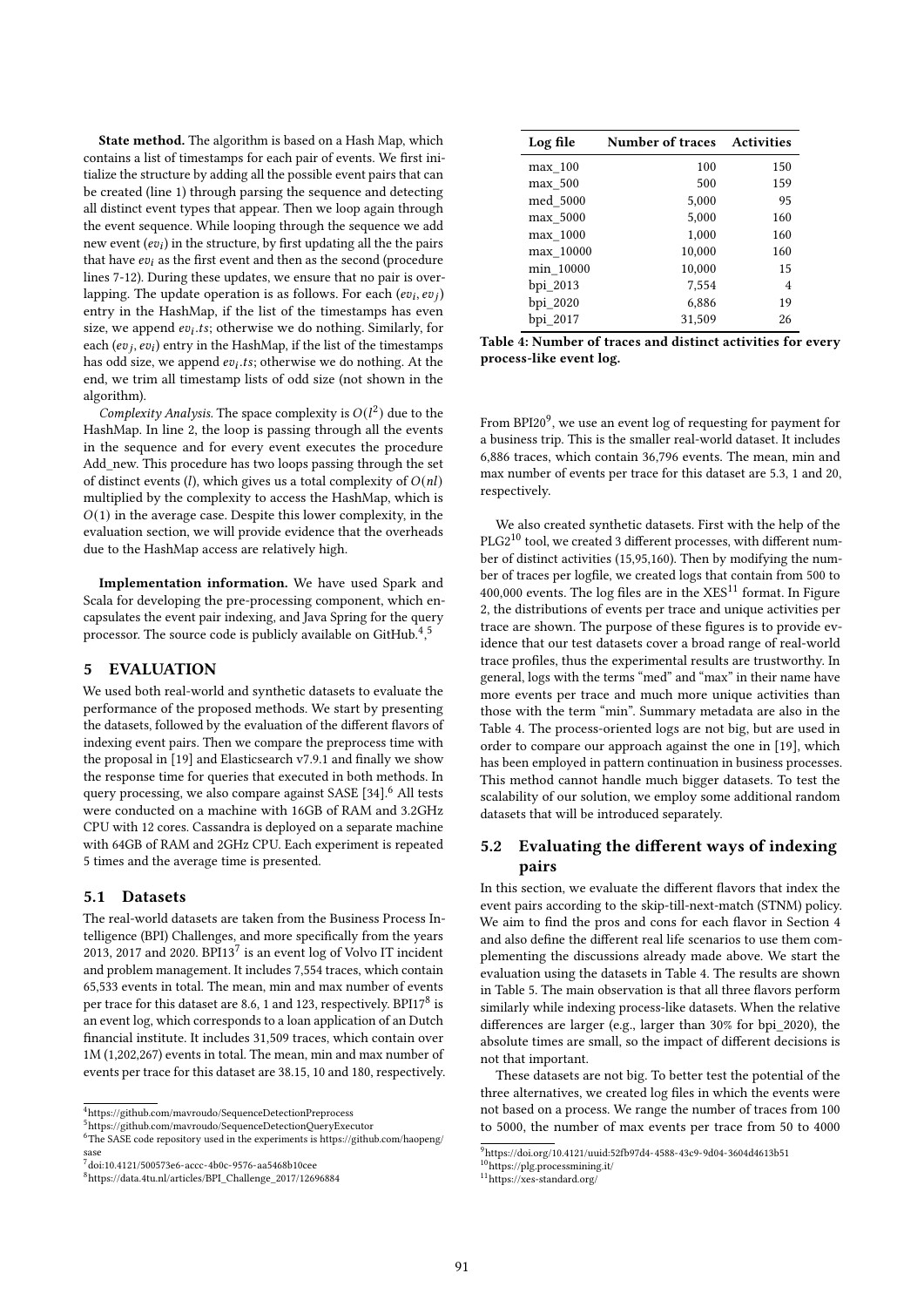

Figure 2: Distributions of the number of events and activities (i.e., unique event types) per trace for every process like log file.

| Log file  | Indexing | Parsing | <b>State</b> |
|-----------|----------|---------|--------------|
| max 100   | 4.874    | 4.49    | 4.572        |
| max 500   | 8.454    | 7.109   | 7.294        |
| max 1000  | 10.656   | 10.407  | 10.447       |
| med 5000  | 23.105   | 22.601  | 22.417       |
| max 5000  | 38.152   | 34.854  | 38.444       |
| max 10000 | 79.863   | 77.964  | 80.796       |
| min 10000 | 15.604   | 13.979  | 13.625       |
| bpi_2020  | 6.803    | 10.384  | 8.822        |
| bpi 2013  | 9.528    | 8.044   | 8.197        |
| bpi 2017  | 170.9    | 171.666 | 179.352      |

Table 5: Execution times of different methods (in seconds).

and the number of activities from 4 to 2000. We refer to them as random datasets, due to the lack of correlation between the appearance of two events in a trace, which is not the typical case in practice, and renders the indexing problem more challenging.

The results are presented in Figure 3. In the first plot, we set the number of traces equal to 1000 and the number of different activities equal to 500, while changing the number of max events per trace from 100 to 4000. I.e., we handle up to 4M events. In the second plot, we keep the maximum number of events per trace and distinct activities to 1000 and 100, respectively while increasing the number of traces from 100 to 5000. I.e., we handle up to 5M events. Lastly, we maintain both the number of traces and maximum number of events to 500 and increase the distinct activities from 4 to 2000.



Figure 3: Comparison of execution times of the three different approaches of indexing the event pairs according to the STNM policy for large random logs.

From the Figure 3, we can observe that the Indexing alternative outperforms the other two, in some cases by more than an order of magnitude. The simplicity of this method makes it superior to State, even though the time complexity indicates that the latter is better. The State method performs better than Parsing; especially in the third plot we can see the non-linear correlation between the execution time and the number of distinct activities.

In summary, our results indicate that indexing is the most efficient flavor to use when dealing with log files considered periodically (so that new log entries are a few millions): it has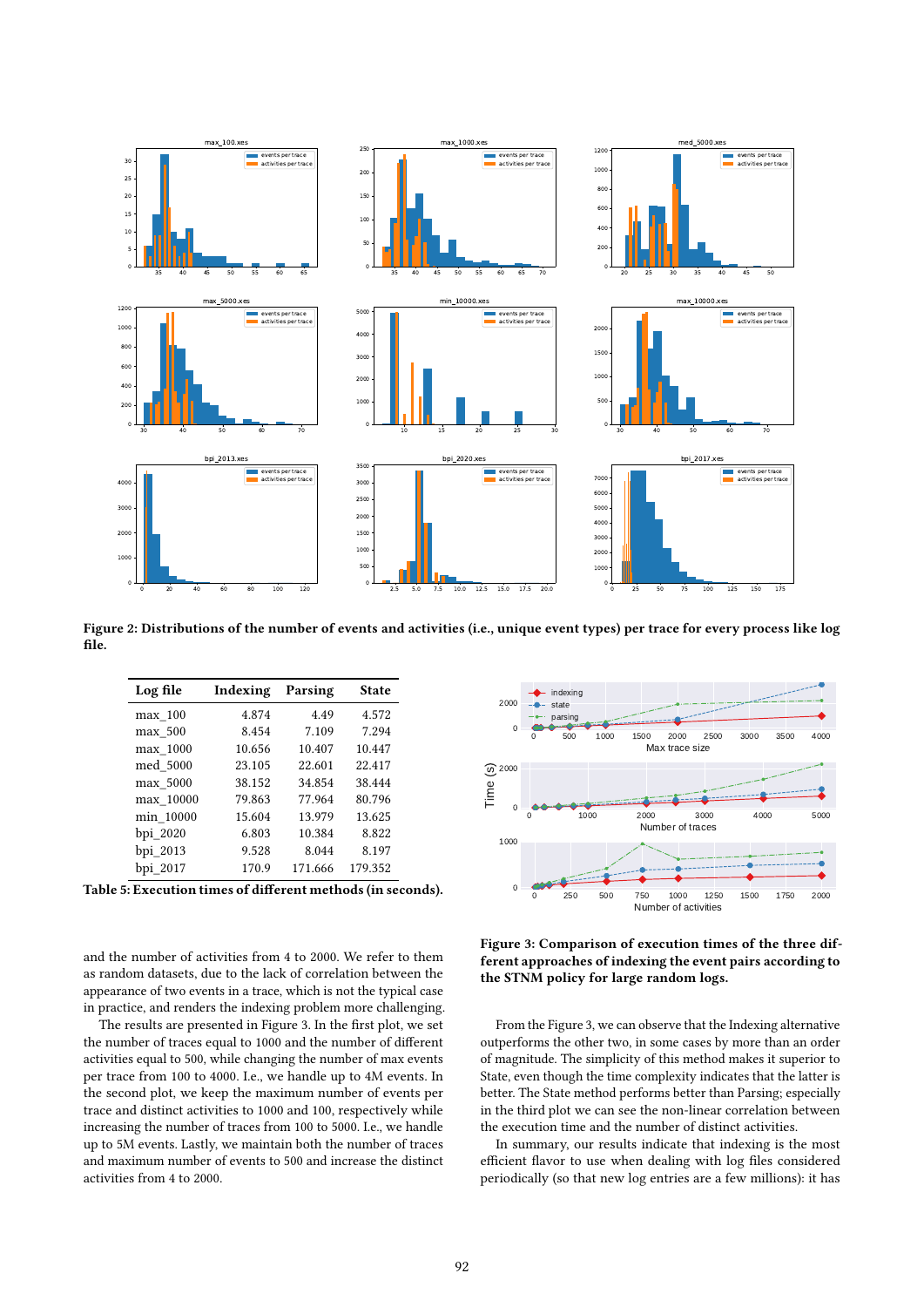| Log file  | [19]      | Strict (1 thread) |        | Strict Indexing (1 thread) | Indexing | Elasticsearch |
|-----------|-----------|-------------------|--------|----------------------------|----------|---------------|
| max 100   | 1.054     | 3.764             | 3.701  | 5.398                      | 4.874    | 0.67          |
| max 500   | 2.68      | 5.593             | 4.649  | 12.568                     | 8.454    | 4.68          |
| max 1000  | 4.458     | 7.084             | 5.69   | 22.544                     | 10.656   | 10.167        |
| med 5000  | 6.913     | 20.361            | 9.175  | 113.04                     | 23.105   | 31.80         |
| max 5000  | 16.163    | 25.419            | 12.452 | 210.713                    | 38.152   | 31.41         |
| min 10000 | 26.64     | 31.379            | 8.782  | 116.318                    | 15.604   | 38.15         |
| max_10000 | 37.569    | 63.975            | 21.006 | 734.844                    | 79.863   | 121.167       |
| bpi 2020  | 95.269    | 11.461            | 8.597  | 17.908                     | 6.803    | 14.49         |
| bpi 2013  | 504.089   | 12.817            | 7.918  | 14.925                     | 9.528    | 9.973         |
| bpi 2017  | very high | 451.666           | 66.284 | crash                      | 170.9    | 364.293       |

Table 6: Comparison of execution times between [19] and our proposal (time in seconds).

minimum space complexity and it has the best executing time. On the contrary, State is preferable when operating in a dynamic environment, when for example new logs will be appended at the end of every few minutes and some traces will be active for weeks. State allows to save the current state of the log and, when new events are appended, it can calculate the event pairs without checking the previous ones. Even though the space complexity is higher than the other methods, it is expected to dominate in a real dynamic scenario.

### 5.3 Pre-process comparison

Based on the previous results, we continue the comparison using only the Indexing alternative for the STNM policy. We compare the time for building the index for both SC and STNM against [19], which supports only SC, and against Elasticsearch. The results are presented in Table 6; to provide the full picture we run Spark in two modes, namely using all the available machine cores and using a single Spark executor. The latter allows for direct comparison against non-parallel solutions.

Considering how [19] works, logs that are based on processes are easier to handle. We can split the test datasets of table 4 into three categories, namely small synthetic datasets (100-1000 traces), large synthetic datasets (5000 & 10000 traces) and real datasets (from the BPI challenge). In the first category, Strict performs almost the same as [19], while Indexing has significantly higher execution time, due to the more complex process it runs. In the second category, Strict scales better and achieves better times than [19]. Finally, in real datasets, our method achieves two order of magnitude lower times compared to [19]. When using the bpi\_2017 dataset, [19] could not even finish indexing in 5 hours. This is probably based on the large amount of events (≈1.2M) combined with the high number of distinct events per trace. This lead to a very large suffix array, which probably could not fit in main memory and ended up doing an extensive amount of I/Os. For the same dataset, both Indexing and Strict managed to create inverted indexing in less than 3 minutes when using all machine cores.

Compared to Elasticsearch, we can observe that our best performing technique is on average faster for the last two categories (large synthetic and real datasets). In the larger real dataset, building an index to support STNM queries according to our proposal is more than 2.1X faster than Elasticsearch.

Parallelization-by-design is a big advantage of our method; we do not simply employ Spark but we can treat each trace in parallel. Further, parallelization applies to both the event-pair creation and the storage (Cassandra is a distributed database). As

| Log file  | [19]   | Our method (2) | Our method (10) |
|-----------|--------|----------------|-----------------|
| max 100   | 0.0023 | 0.007          | 0.022           |
| max 500   | 0.0026 | 0.020          | 0.029           |
| max 1000  | 0.0022 | 0.010          | 0.050           |
| med 5000  | 0.0022 | 0.013          | 0.280           |
| max 5000  | 0.0026 | 0.007          | 0.230           |
| min 10000 | 0.0022 | 0.060          | 2.200           |
| max 10000 | 0.0026 | 0.012          | 0.400           |
| bpi 2020  | 0.0059 | 0.006          | 0.290           |
| bpi 2013  | 0.0185 | 0.034          | 4.000           |

Table 7: Comparison response times in seconds

shown in Table 6, indexing can run even 10 times faster when using all 12 cores available. This is not the case for the [19] and other solutions, like Elasticsearch. However, there exist some structures that build suffix trees in parallel [2, 13, 20]. But still, the most computational intense process is to find all the subtrees and store them. The number of subtrees is increased with the number of leaves, which depends on the different traces that can be found in a logfile.

# 5.4 Query response time

We start by comparing the response time for a single query, between our method and the one in [19]. Since [19] supports the strict contiguity (SC) policy solely, we use this policy to create the inverted index and then execute a pattern detection query, as described in Section 3.2.1. Then, we compare the STNM solutions against Elasticsearch and SASE, which does not perform any preprocessing. We do not employ Elasticsearch in the SC experiments, because it is more suitable for STNM queries; more specifically, supporting SC can be achieved with additional expensive post-processing. Finally, we compare the pattern continuation methods and show the effectiveness of the trade-off between accuracy and response time.

5.4.1 Comparison against [19] for SC. The results of the comparison are shown in Table 7. In the first column, we can see the response time of [19] for the different log files. In the next 2 columns, we have different response times for detection queries, for pattern length equal to 2 and 10, respectively. As discussed in Section 2.2, all subtrees are precalculated and stored, which means that the detection query time is  $O(logn + k)$  where *n* here is the number of different subtrees and  $k$  is the number of subtrees that will return. As such, for [19], the response time does not depend on the querying pattern length. On the other hand,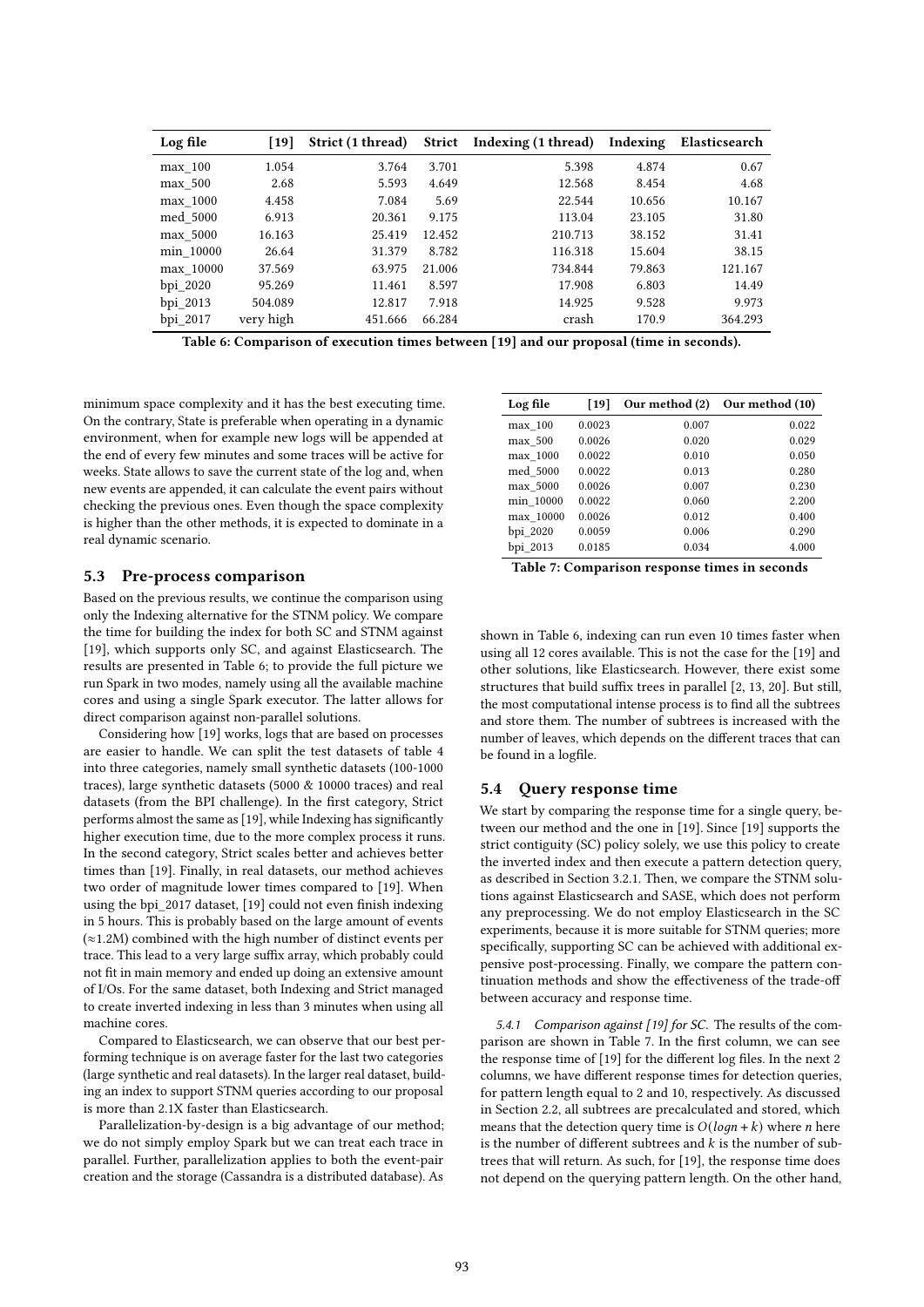| Log file             | Elasticsearch         | <b>SASE</b> | Our method |  |  |
|----------------------|-----------------------|-------------|------------|--|--|
| pattern length $= 2$ |                       |             |            |  |  |
| max 100              | 0.006                 | 0.003       | 0.003      |  |  |
| max 500              | 0.009                 | 0.014       | 0.006      |  |  |
| max 1000             | 0.009                 | 0.038       | 0.004      |  |  |
| 5000<br>med          | 0.048                 | 0.958       | 0.006      |  |  |
| 5000<br>max          | 0.015                 | 1.400       | 0.005      |  |  |
| min 10000            | 0.145                 | 1.565       | 0.031      |  |  |
| max 10000            | 0.048                 | 7.024       | 0.011      |  |  |
| bpi 2013             | 0.071                 | 0.205       | 0.008      |  |  |
| bpi_2020             | 0.068                 | 0.366       | 0.040      |  |  |
| bpi 2017             | 0.609                 | 70.491      | 0.102      |  |  |
|                      | pattern length = 5    |             |            |  |  |
| 100<br>max           | 0.011                 | 0.002       | 0.008      |  |  |
| 500<br>max           | 0.018                 | 0.014       | 0.012      |  |  |
| 1000<br>max          | 0.017                 | 0.038       | 0.013      |  |  |
| 5000<br>med          | 0.126                 | 0.999       | 0.048      |  |  |
| 5000<br>max          | 0.037                 | 1.226       | 0.036      |  |  |
| min<br>10000         | 0.647                 | 1.688       | 0.525      |  |  |
| 10000<br>max         | 0.170                 | 6.413       | 0.061      |  |  |
| bpi<br>2013          | 0.155                 | 0.233       | 0.063      |  |  |
| bpi<br>2020          | 0.246                 | 0.534       | 0.562      |  |  |
| bpi<br>2017          | 4.652                 | 370.142     | 1.495      |  |  |
|                      | pattern length $= 10$ |             |            |  |  |
| 100<br>max           | 0.020                 | 0.002       | 0.048      |  |  |
| 500<br>max           | 0.031                 | 0.014       | 0.039      |  |  |
| max 1000             | 0.032                 | 0.038       | 0.060      |  |  |
| 5000<br>med          | 0.239                 | 1.010       | 0.279      |  |  |
| 5000<br>max          | 0.075                 | 1.245       | 0.218      |  |  |
| 10000<br>min         | 1.340                 | 1.712       | 3.707      |  |  |
| max 10000            | 0.289                 | 6.491       | 0.373      |  |  |
| 2013<br>bpi          | 0.259                 | 0.229       | 0.374      |  |  |
| bpi 2020             | 0.440                 | 0.531       | 4.262      |  |  |
| bpi_2017             | 9.661                 | 440.066     | 11.188     |  |  |

Table 8: Response times for STNM queries in seconds

our proposal incrementally calculates the completion for every event in the pattern as described in Section 3.2.1; as such, the response time depends on the pattern length. In Figure 4, we show how response time increases with respect to the querying pattern length.

The experiments in Table 7 were executed 5 times and we presented the mean response time. However, we have noticed a fluctuation in response times, which is affected by the events in the pattern. Each event has a different frequency in the log files; e.g., starting and ending events are more frequent than some events that correspond to an error. When events in the querying pattern have low frequency, the response time will be shorter because there are fewer traces that need to be tested.

For small patterns, with length equal to 2-5, we get similar response times between the two methods, while [19] is always faster. As pattern length increases, our method's response time increases as well, but we also return as a by-product detection for all the sub-patterns.

In summary, the table shows the penalty we pay against a stateof-the-art technique during subsequence matching; however, the benefits of our approach are more significant: we allow efficient indexing in large datasets and we support, with similar times, pattern queries using the STNM policy.

5.4.2 Comparison against Elasticsearch and SASE for STNM. In Table 8, we present comparison against SASE and Elasticsearch



Figure 4: Response time with respect to the querying pattern length



Figure 5: Response time for different pattern continuation methods for different query pattern lengths

query response times, when, in each experiment, we search for 100 random patterns. There are two main observations. Firstly, running techniques that perform all the processing on the fly without any preprocessing, such as SASE, yields acceptable performance in small datasets but significantly degrades in larger datasets, such as bpi\_2017 and max\_10000. In the former dataset, techniques that perform preprocessing are faster by 2 orders of magnitude. Secondly, there is no clear winner between Elasticsearch and our solution. But, in general, we are faster for small queries of pattern size equal to 2 and in all but one dataset for pattern size equal to 5, while Elasticsearch runs faster for pattern length equal to 10. However, for the longest running long queries, our solution is only 15.8% slower. Therefore, we can claim that our solution is competitive for large query patterns. Moreover, we can relax our query method to achieve faster times, as explained in the next part of the evaluation, while we support pattern continuation more efficiently due to the incremental approach of pattern processing that we adopt; i.e., we do not have to repeat the complete query from scratch.

5.4.3 Comparison of pattern continuation alternatives. In Figure 5, we show the response times between Accurate and Fast method for the dataset max\_10000. We can see that the Accurate method follows the same pattern as the graph in Figure 4, which is what we expected as it performs pattern detection for every possible subsequent event in the pattern. On the other hand, there is no significant increase of response time for the Fast heuristic with regards of the pattern length.

We are trying to fill this performance gap with the Hybrid alternative. In Figure 6, we use again the max\_10000 dataset and a pattern with 4 events and we show the response time with respect to the  $topK$  parameter given to Hybrid. The response time for both Accurate and Fast is constant, because they do not use this parameter. As expected, the time increases linearly as  $k$  increases.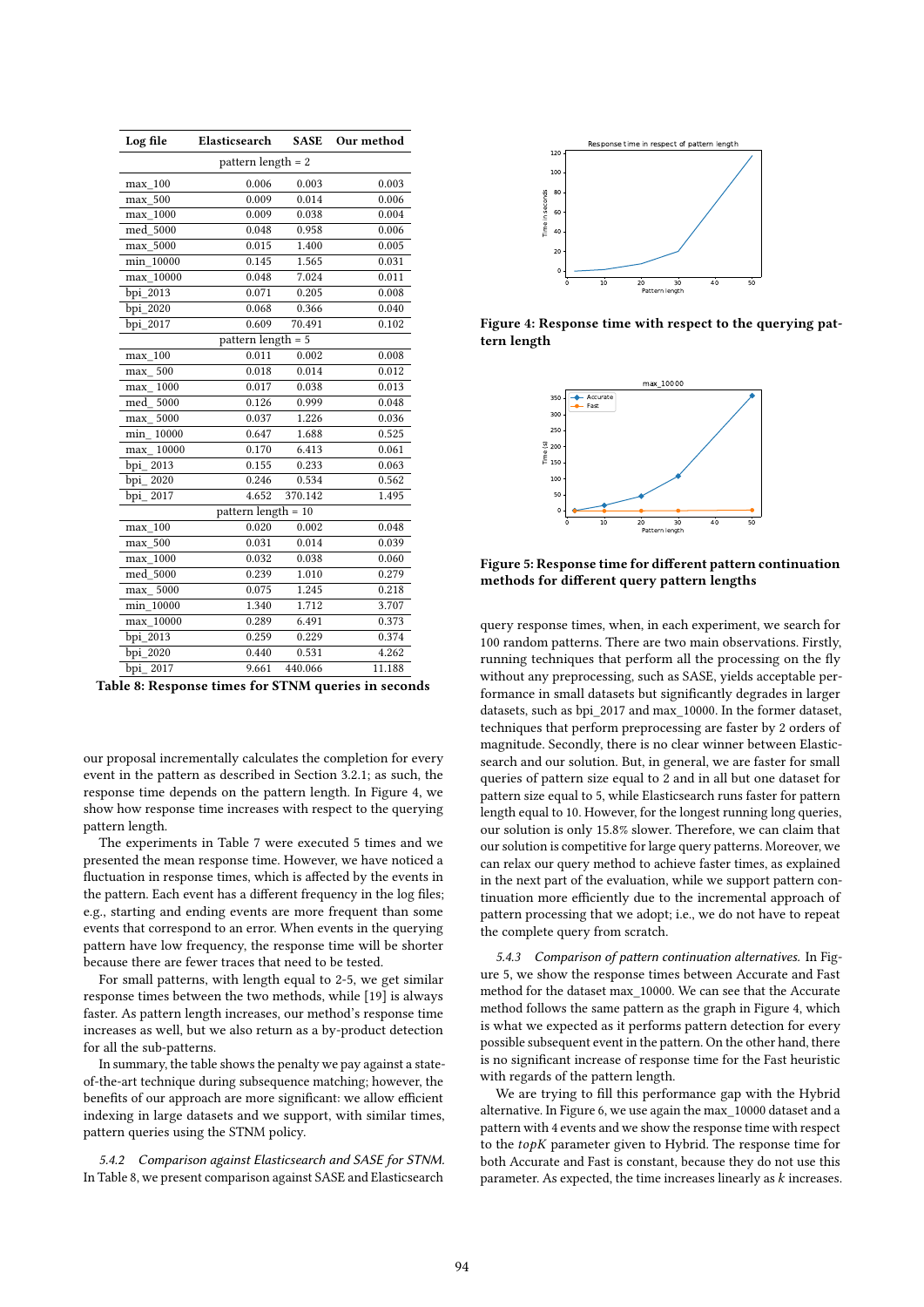

Figure 6: Response time of pattern continuation methods for different  $topK$  values



Figure 7: Accuracy of pattern continuation methods for different  $topK$  values

Fast's execution time is the lower bound and Accurate's is the upper one.

For the same setup, we perform an accuracy test presented in Figure 7. We use as ground truth the events returned from the Accurate method and compute the accuracy as the fraction of the events in the top  $k$  propositions from Hybrid that exist in the propositions reported by Accurate, where  $k$  is the number of propositions returned from Accurate. The accuracy is increasing as the number of  $k$  increases until it reaches 100% for  $k=8$ . For the same value, response time is half of the Accurate, as shown in the previous graph. Also in this example we could achieve a 80% accuracy with  $k=2$  and  $1/3$  of the response time that Accurate would have taken.

### 6 RELATED WORK

Our work relates to several areas that are briefly described here in turn.

Complex event processing. There are number of surveys presenting scalable solutions for the detection of complex events in data stream. A variety of general purpose CEP languages have been developed. Initially, SASE [30] was proposed for executing complex event queries over event streams supporting SC only. The SQL-TS [24] is an extension to the traditional SQL that supports search for complex and recurring patterns (with the use of Kleene closure), along with optimizations, to deal with time series. In [9], the SASE language was extended to support Kleene closures, which allow irrelevant events in between thus covering the skip-till-next-match (STNM) and skip-till-any-match strategies. An extensive evaluation of the different languages was presented in [34] along with the main bottlenecks for CEP. In addition, the K\*SQL [21] language, is a strict super-set of SASE+, as it can work with nested words (XML data). Besides the languages, most of these techniques use automata in order to detect specific patterns

in a stream, like [18]. Our technique differs from them as we do not aim to detect patterns on the fly, but instead, to construct the infrastructure that allows for fast pattern queries in potentially large databases. To this end, the work in [22] also uses pair of events to create signatures, but for scalability purposes, this work considers only the top-k most frequent pairs, which yields an approximate solution, whereas we focus on exact answers. In addition, [22] focuses on the proposal of specific index types, whereas we follow a more practical approach, where are indices are stored as Cassandra tables to attain scalability.

Pattern mining. For non-streaming data, a series of methods have been developed in order to mine patterns. The majority of these proposals are looking for frequent patterns; e.g., Sahli et al in [26] proposed a scalable method for detecting frequent patterns in long sequences. As another example, in several other fields such as biology, several methods have developed, which are typically based in statistics (e.g., [1, 15]) and suffix trees (e.g., [10]). Parallel flavors have also been proposed, e.g., in [7]. Other forms of mined patterns include outlying patterns [5] or general patterns with high utility as shown in [32]. It is not trivial to build on top of these techniques to detect arbitrary patterns, because these techniques typically prune non-interesting patterns very aggressively.

Business processes. There are applications in business process management that employ pattern mining techniques to find outlier patterns and clear log files from infrequent behavior, e.g., [16, 28], in order to facilitate better process discovery. Another application is to predict if a trace will fail to execute properly; for example, in [4, 17], different approaches to predicting the next tasks of an active trace are presented. None of these techniques addresses the problem of efficiently detecting arbitrary sequences of elements in a large process database as we do, but the technique in [27] encapsulates our main competitor, namely [19]. Finally, in [8], a query language over business processes was presented to support sub-process detection. The proposed framework can be leveraged to support SC and STNM queries over log entries rather than subprocesses, but this entails using a technique like SASE, without any pre-processing. Our evaluation shows that such techniques are inferior to our solution.

Other data management proposals. The closest work to ours from the field of data management is set containment join queries, e.g., [31]. However, this type of joins does not consider time ordering. An interesting direction for future work is to extend these proposals to work for ordered sequences rather than sets; to date, this remains an open issue.

### 7 DISCUSSION

We have proposed a methodology to detect pattern according to the Strict contiguity (SC) and Skip-till-next-match (STNM) policy in large log databases, assuming that new events arrive and processed in big batches. However, there are several issues that need to be addressed with a view to yielding a more complete solution. First, sequential patterns, in their more relaxed form, allow for overlappings, which is commonly referred to as the skip-till-anymatch policy. Supporting such patterns places additional burden to both the indexing process and query execution. Second, in many cases, assuming a total ordering is restrictive and also, the way some events may be logged, even in the same trace, cannot be regarded as following a total order. For example, in predictive maintenance in Industry 4.0, it is common to group events in large sets ignoring their relative order, e.g., [29]. Extending